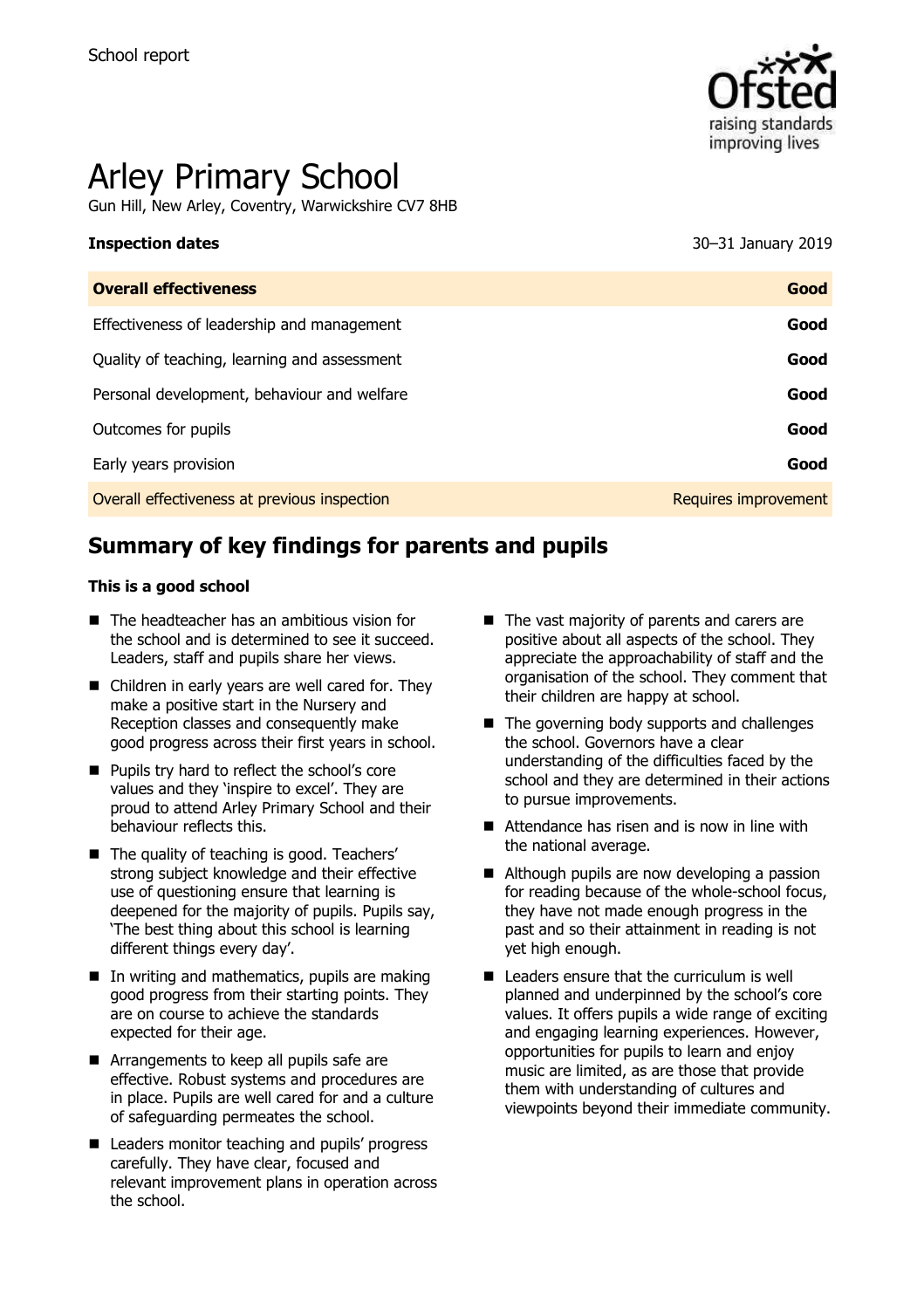

# **Full report**

### **What does the school need to do to improve further?**

- $\blacksquare$  Improve the quality of teaching and learning by:
	- building on the recent positive initiatives to raise the profile of reading across the school, so that pupils make better progress and outcomes in reading continue to rise.
- **IMPROVE pupils' personal development by:** 
	- developing their knowledge and understanding of other cultures, building on the good work already done in relation to promoting British values.
- **Improve leadership and management by:** 
	- developing the music curriculum to ensure that pupils are provided with varied musical experiences and good-quality teaching in this subject.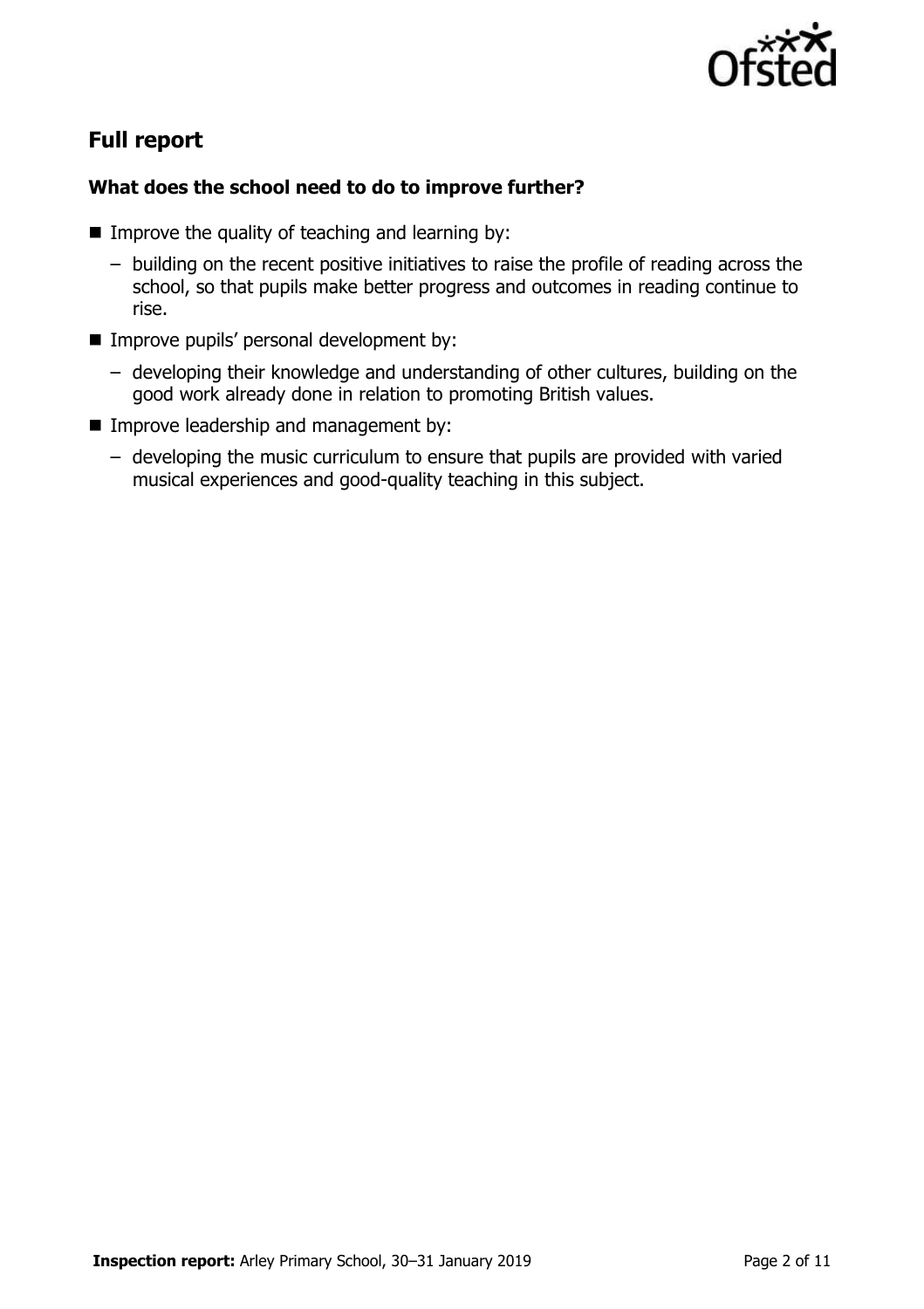

# **Inspection judgements**

#### **Effectiveness of leadership and management Good**

- $\blacksquare$  The headteacher has a clear and ambitious vision for the school. This dovetails with the school's vision of 'inspire to excel'. She is keen for the school to succeed and other leaders, staff and pupils share this vision. She states that staff 'work together as one' and so do their very best to help pupils learn effectively.
- Staff speak positively about the school and are proud to work there. They respect the leaders of the school and feel supported. Staff particularly value training opportunities which have enabled them to improve their teaching skills.
- Parents are positive about all aspects of the school. They comment that their children are safe and making progress. Almost all say that the school is supportive of families and that bullying is dealt with appropriately.
- The curriculum is broad and balanced. There is clear evidence in pupils' books and around the school to reflect the range and quality of subjects being taught. Pupils talk about their favourite subjects and give reasons why they enjoy them, such as 'learning new things' and 'getting fit'. Physical education (PE) is given a high priority within the school's curriculum. There are many opportunities to reinforce English skills in other subjects across the school. However, music is an area of the curriculum which needs to be developed and this was commented upon by pupils.
- The curriculum is enriched through a range of trips, including visits to Stratford and Bosworth, which pupils speak enthusiastically about. A residential visit to 'Dunfield' is also arranged for pupils in key stage 2. A range of after-school clubs is offered, including recorder, football, 'mathletico' and 'bananagrams'. These clubs are popular with the pupils.
- The school is very inclusive. The leadership of the provision for pupils with special educational needs and/or disabilities (SEND) is strong. Identification of pupils and their particular needs is effective. There is effective collaboration between school staff, parents and external agencies. The leader for this area has a good knowledge of the pupils' needs and oversees the interventions taking place throughout the school and their impact.
- $\blacksquare$  Middle leaders are ambitious and enthusiastic about their areas of responsibility. They are aware of strengths and areas for development in their subjects and have improvement plans in place. Leaders can also talk confidently about the impact of training which they have organised.
- Leaders have identified the barriers to learning for disadvantaged pupils. Additional funding is used to ensure that these pupils are included in all aspects of school life and that they are provided with extra support with their learning, where appropriate. Expenditure of pupil premium is managed effectively and the impact of this is measured, where possible.
- **Provision for pupils' spiritual, moral, social and cultural development is good. Pupils can** talk articulately about the differences between right and wrong and they understand the consequences of their actions. They have a growing fascination with aspects of their learning.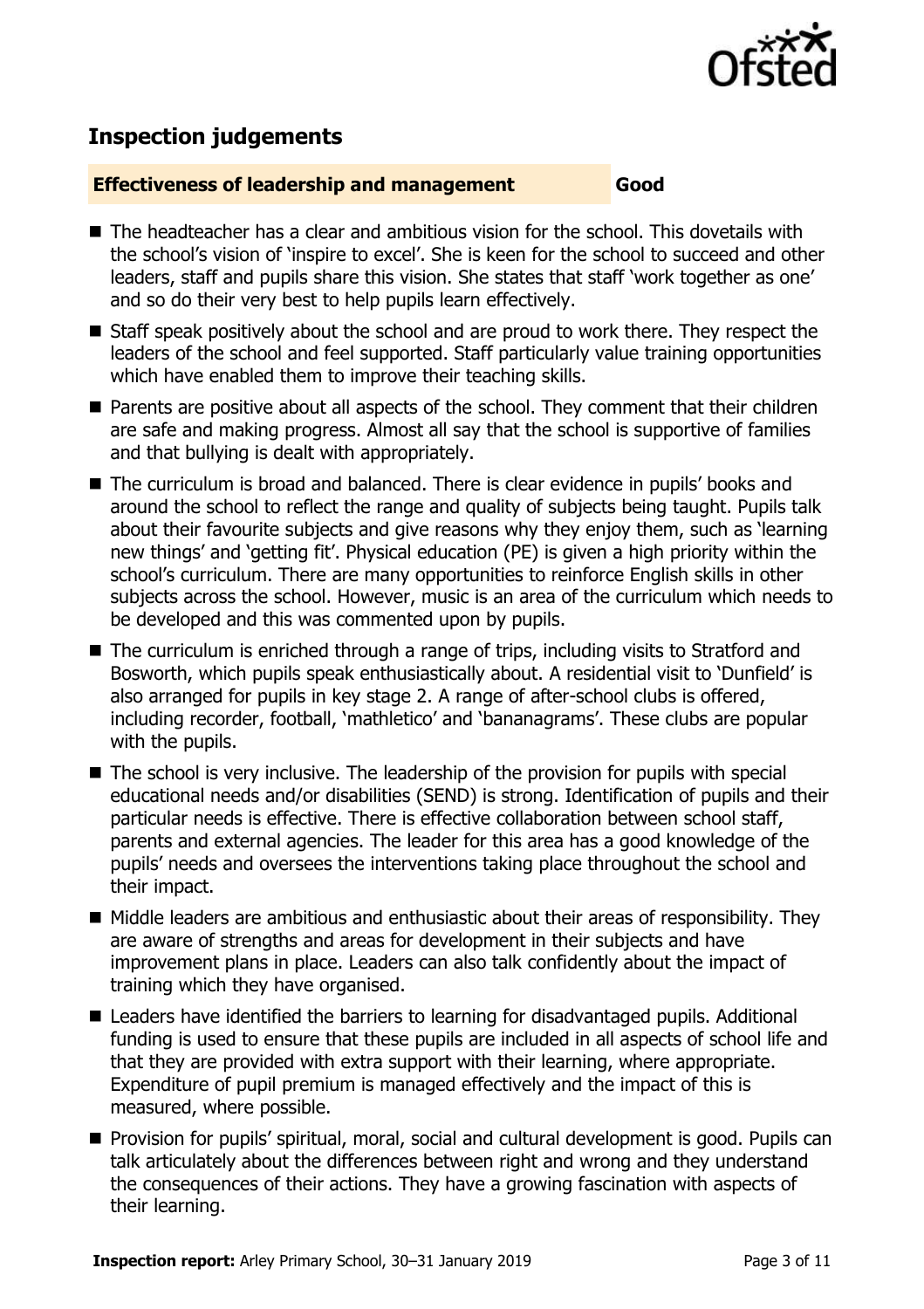

- **Pupils have a developing understanding of British values, particularly with reference to** democracy, where they can give examples of when this has been demonstrated in school. However, they have a limited knowledge and understanding of other cultures, both in Britain and in the wider world.
- There is a clear rationale for behaviour systems, which are applied consistently across the school. Incidents are well recorded and followed up with parents in a manner which is proportionate to the incident.
- Leaders make good use of the primary school sports premium. Leaders are aware that this funding is time-limited and hence they are working to create sustainability. Training has empowered staff to feel more confident and competent when teaching physical education and this has had a positive impact on pupils. Effective use of the funds enables pupils to engage in a range of sporting activities outside of the normal school day. Funds are having an impact on other areas of the curriculum. For example, pupils who attended the 'Coventry City Premier Stars Club' now run a lunchtime reading club.
- Although the majority of pupils are making good progress in writing and mathematics, pupils are not making as much progress in reading. Leaders are aware of this and have formulated good improvement plans in order to address this.

#### **Governance of the school**

- Governors are clear about their responsibility to keep pupils safe and this is their highest priority. They have clear systems for monitoring safeguarding within school. Governors monitor policy and practice carefully.
- Governors have an ambitious vision for the school, which is shared by leaders, staff and pupils alike. They are mindful of pupils' starting points and are aware that outcomes will only continue to improve as a result of a continued focus on improving the quality of teaching and learning.
- Governors have a good understanding of the school's current priorities. They provide a good balance of support and challenge to school leaders. They use information gathered through visits to the school, as well as that from reports provided by leaders, to ask pertinent questions in order to bring about improvements.
- Governors know how the pupil premium is spent and the general impact this has. They are clear about how the sports premium is used and the benefits this is having on improving pupils' health and fitness.

### **Safeguarding**

- The arrangements for safeguarding are effective.
- There is a culture of safeguarding which permeates the school. Staff are aware that safeguarding is the responsibility of everyone. They undertake regular training in relation to safeguarding and, as a result, they understand fully their roles and responsibilities. Leaders with responsibility for safeguarding have undertaken relevant training at an appropriate level to ensure that they fulfil their roles effectively.
- Detailed and accurate records are kept securely in school and timely action is taken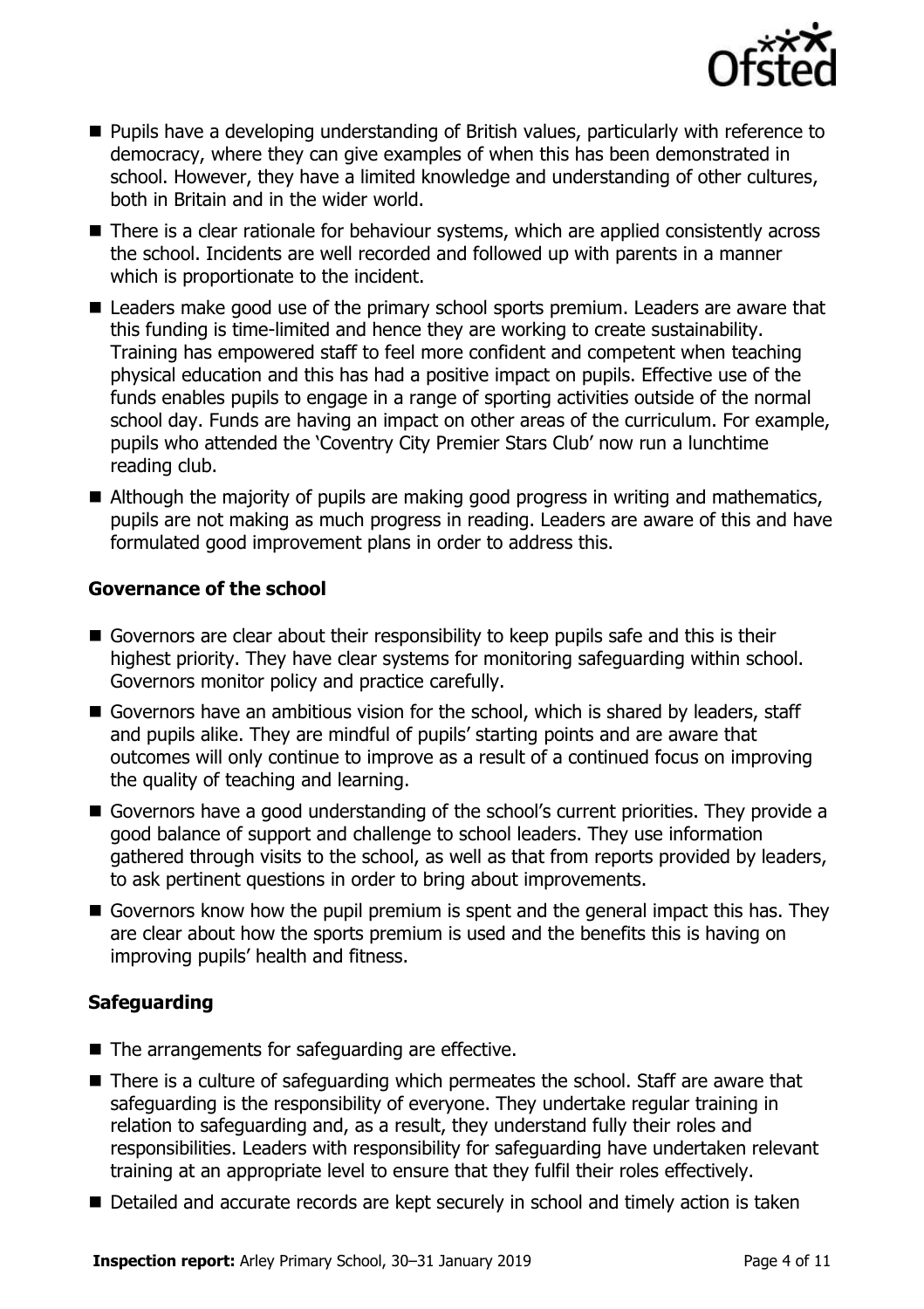

when necessary to support vulnerable pupils. The school has clear systems in place if a pupil makes a disclosure or an allegation. Leaders work well with external agencies to provide the appropriate level of support and intervention required to keep pupils safe.

- **Procedures for the recruitment and checking of staff are accurate and updated** regularly.
- $\blacksquare$  Pupils report that they feel safe and can explain why this is so.

#### **Quality of teaching, learning and assessment Good**

- Teachers have a secure subject knowledge. They consistently model language linked to mathematics and English grammar, which is mirrored by the pupils. This supports pupils when they explain their understanding of a concept in lessons.
- Teaching staff work closely together. They share their expertise in planning interesting learning experiences for the pupils.
- Throughout the school, teachers and teaching assistants use open questions effectively to encourage pupils to think, deepen learning and correct misconceptions. As a result, pupils are confident learners, who are keen to improve their ability to deal with challenging tasks. They are not afraid to make mistakes.
- **Pupils with SEND are effectively supported to engage in whole-class teaching. They are** provided with appropriate support materials and adult support is effective. These pupils are fully included in all aspects of learning. Interventions such as 'catch-up' and 'extra challenge' are used to provide extra help for these pupils, and this has proved to have a positive impact.
- $\blacksquare$  The school recognises that the teaching of reading is its main priority. It is working successfully to raise the profile of reading across the school, implementing a range of improvement plans. Although leaders can provide a range of evidence to show that pupils are now making better progress, pupils' attainment is not yet matching the national average.
- Across the school, pupils are given opportunities to apply their writing skills in a wide range of contexts and genres. The teaching of spelling, punctuation and grammar is effective and pupils apply these skills successfully in their writing. There are opportunities for extended writing across the curriculum, in a good range of subjects.
- In mathematics, pupils are taught a range of mathematical concepts and pupils across the school can recall basic numeracy facts and use these in problem-solving activities. Pupils are given opportunities to reason mathematically.
- In most cases, teachers have high expectations of behaviour and plan exciting lessons to engage pupils fully in their learning. Pupils are focused, on task, take responsibility for their learning and make good progress.
- Homework is set regularly to reinforce learning and pupils comment that they enjoy it when they are supported at home.
- Adult support is used effectively to provide for the needs of all learners, but particularly for those who require extra support and who are in danger of falling behind.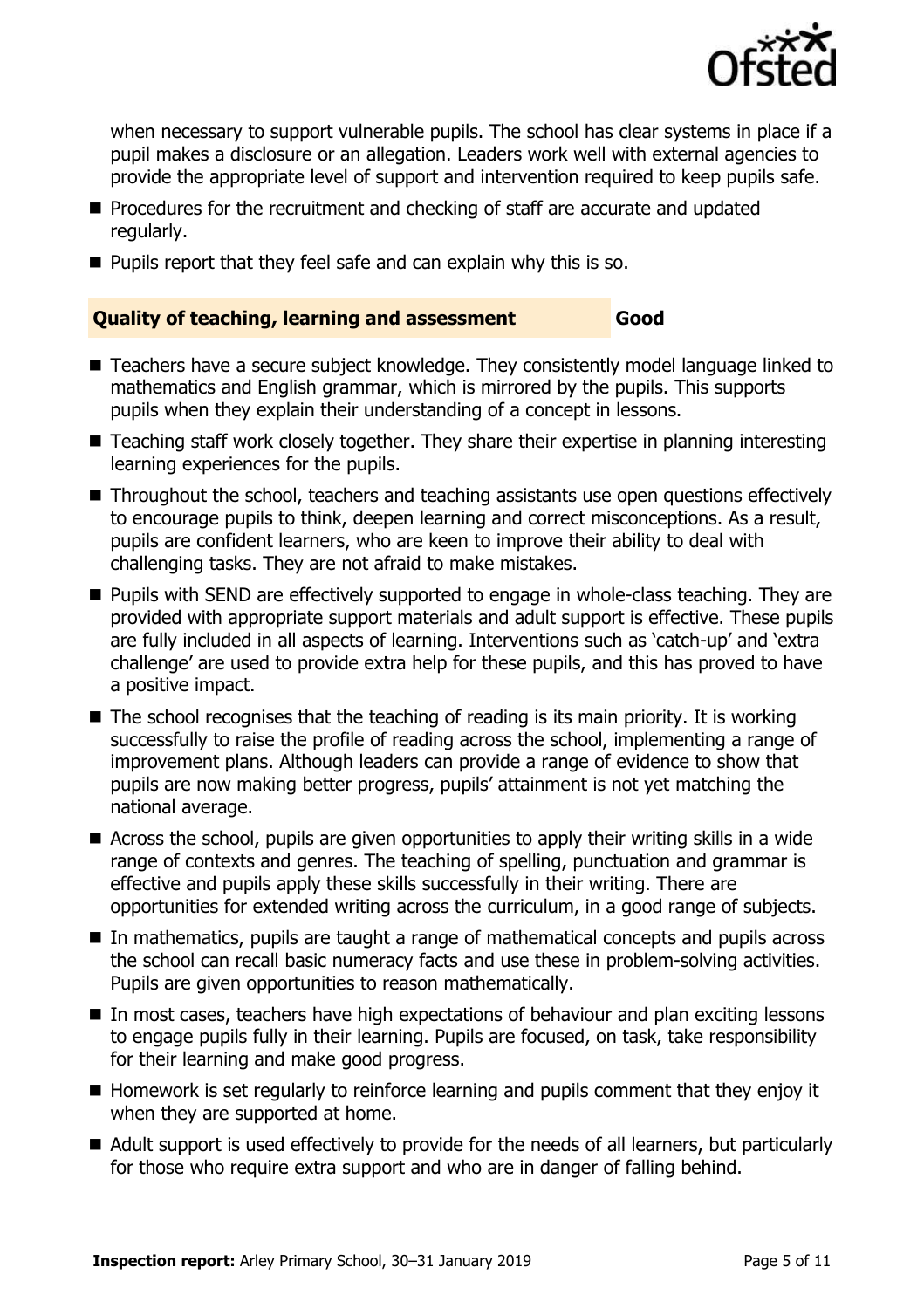

#### **Personal development, behaviour and welfare Good**

#### **Personal development and welfare**

- The school's work to promote pupils' personal development and welfare is good.
- **Pupils are positive and happy at school. Most try hard to reflect the school's core value** of 'inspire to excel'. Pupils are proud to attend Arley Primary School and they speak fondly of their school.
- **Pupils say that they feel safe and they attribute this to the caring nature of the staff.** Pupils have positive relationships with staff, which are underpinned by mutual respect. Teachers know their pupils well.
- Generally, pupils work effectively as a team because teachers have supported them to develop skills of collaboration. Positive relationships are evident in the school.
- **Pupils are keen to take on roles and responsibilities in the school and they have a** growing sense of pride in relation to their roles, such as running clubs and being playleaders.
- Older pupils have a clear understanding of how to keep themselves safe online and they speak confidently about how to keep healthy. However, this knowledge is not as well developed with younger pupils as it could be.

#### **Behaviour**

- The behaviour of pupils is good and there is a calm atmosphere around the school.
- Attendance has improved and is now in line with the national average. The number of pupils who are regularly absent is reducing. The school has clear systems in place to promote good attendance. Key members of staff have well-defined roles in relation to following up absence. The school has put in place a good range of initiatives to improve attendance and these are proving to be successful.
- **Pupils have a clear understanding of the different types of bullying. Most pupils say** that when bullying does occur, staff deal with it swiftly. This view is also held by the majority of parents, who feel that staff deal with behaviour issues promptly. There have been no exclusions since the last inspection.
- **Pupils who struggle to make appropriate choices about their behaviour are supported** in line with the school's policy, which includes graduated sanctions and restorative actions. Support from outside agencies is utilised where appropriate.
- $\blacksquare$  In less structured contexts, such as lunchtimes, pupils play cooperatively. Pupils say they enjoy breaktimes because they can 'play together with their friends'.
- In the main, pupils' attitudes to learning are very positive and they enjoy coming to school. During the inspection, they were keen to talk to inspectors about their learning. However, in some classes a few pupils became disengaged when teaching did not challenge them or meet their needs.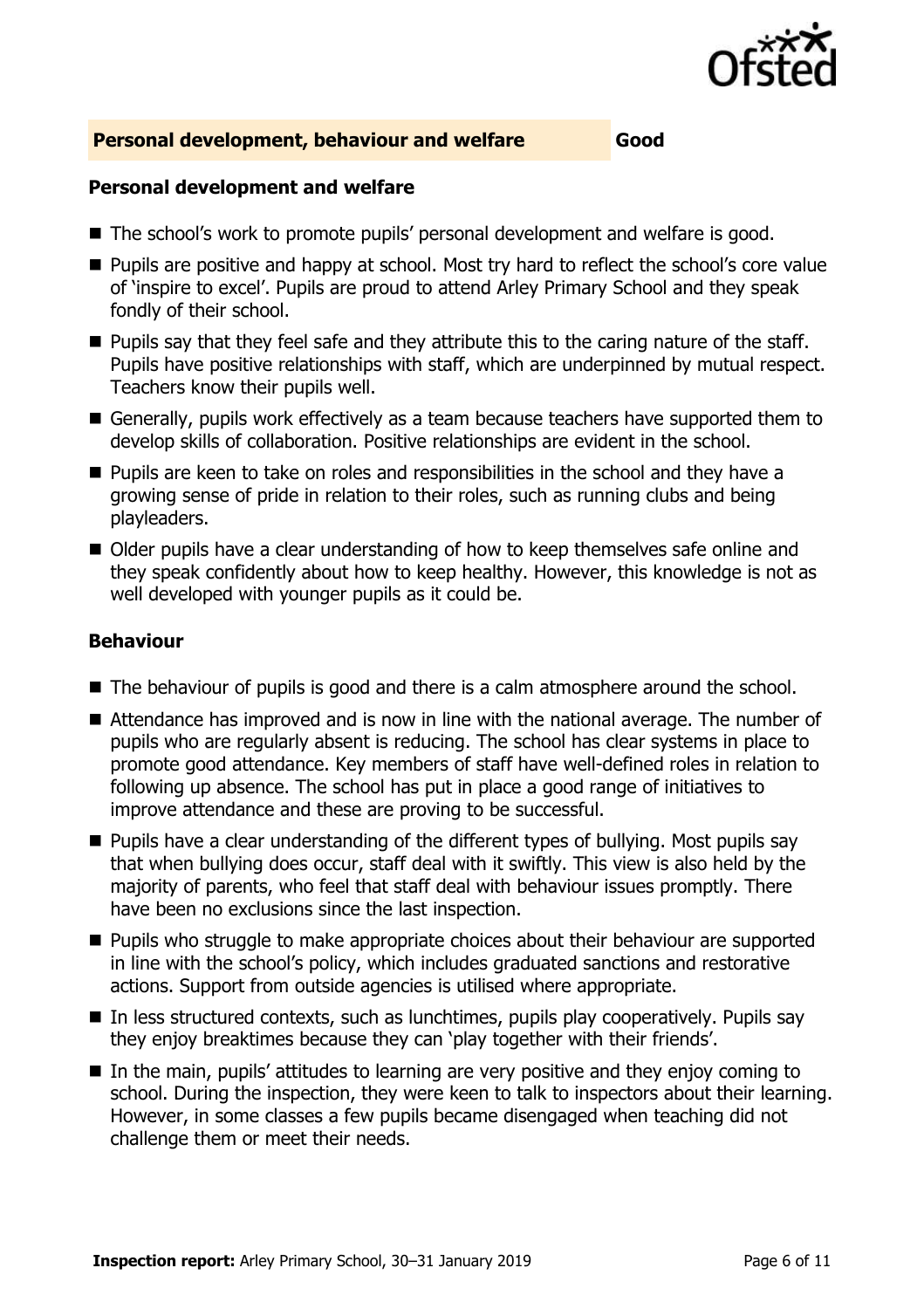

#### **Outcomes for pupils Good**

- The school's assessment information and work in pupils' books indicate that the majority of current pupils, across all year groups, are making good progress and working at the standards expected for their age in both writing and mathematics.
- The school's assessment information shows that progress is weaker in reading. However, there is an upward trend for all pupils towards the standards expected for their age.
- School achievement information and work in books indicate that the progress of current pupils with SEND is in line with that of pupils nationally with similar starting points.
- In the majority of year groups, disadvantaged pupils are now making good progress in reading, writing and mathematics. The school is working well to diminish the difference between disadvantaged pupils and those who are not disadvantaged.
- There is evidence in books that pupils' literacy skills are being reinforced in other areas of the curriculum, such as in history. This is consistent across all year groups and is having a positive impact on standards, particularly in writing.
- $\blacksquare$  The proportion of pupils who reached the expected standard in the Year 1 phonics screening check increased in 2017 and was in line with national standards. There was a dip in 2018 and the school provided evidence to suggest that this was due to the characteristics of the pupils in that year group.
- In 2018 at key stage 2, pupils made good progress in writing and mathematics. As a result, attainment was at the level expected for pupils nationally. Progress in reading was weaker. As a result, attainment in this curriculum area was below what is expected for pupils nationally.

### **Early years provision Good Good**

- Children enter early years with skills and abilities that are broadly typical for their age. By the time they leave Reception, the proportion of children who have achieved a good level of development is in line with the national average. Children in the early years make good progress.
- Key staff, who are responsible for leadership, are enthusiastic, skilled and knowledgeable. Staff use assessment information effectively to plan and deliver teaching which is tailored to meet the learning needs of different groups of children.
- When children begin their learning journey in the Nursery and Reception year, they are calm, happy and ready to learn. This is a result of an effective transition process that enables them to transfer into school from home and other settings. Children are supported effectively at the end of the Reception Year through a range of activities that help to prepare them for Year 1.
- Children are busy learners and engage in purposeful learning activities. Teaching is exciting and lessons flow seamlessly, building on previous learning. Children are developing well into independent learners. Adults use open questions appropriately to encourage children to think, guide learning, develop language skills and maximise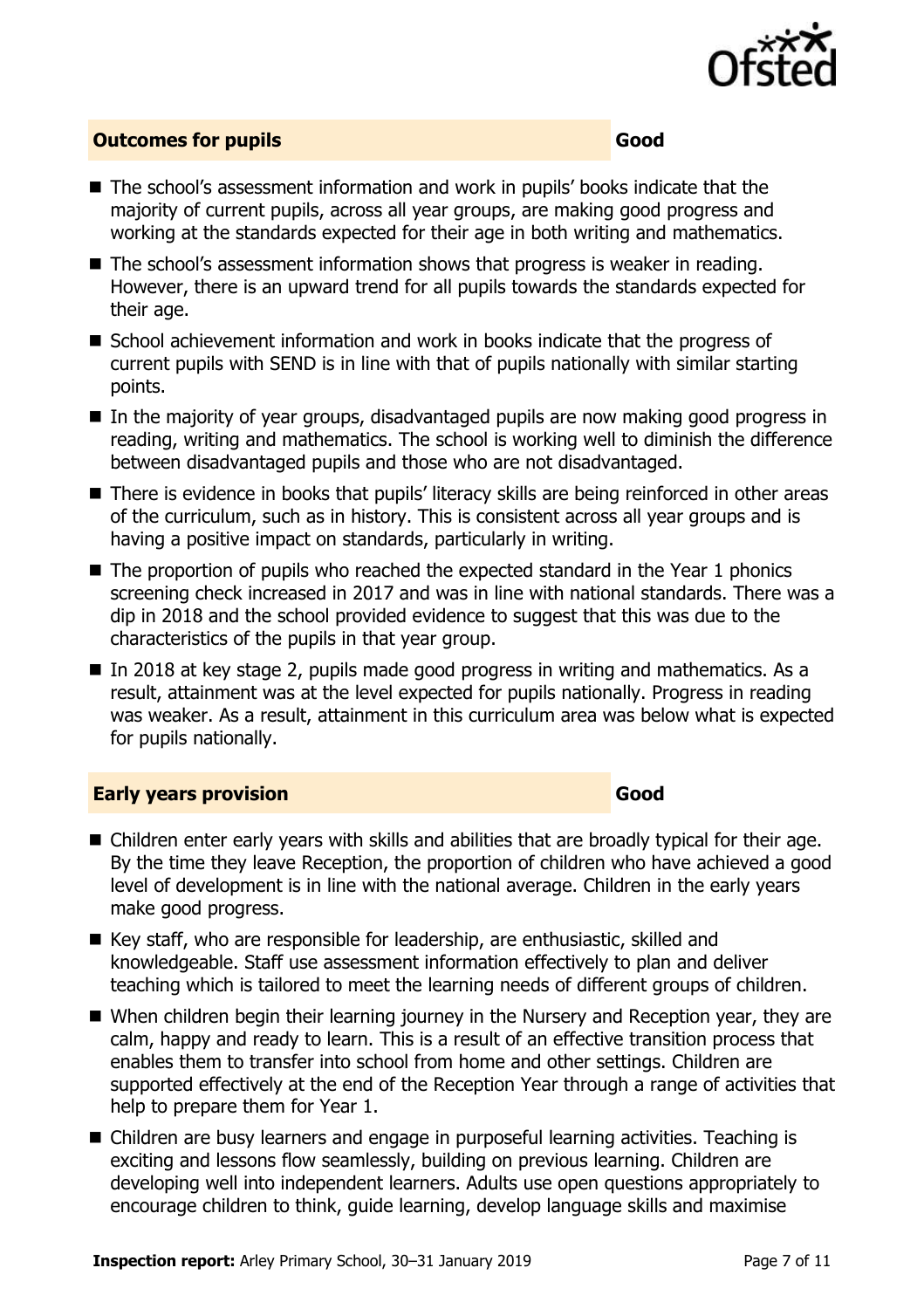

progress. The indoor learning environment is welcoming and supports learning. The outdoor learning environment is used effectively to develop learning in different contexts.

- Children are happy, confident and keen to share their ideas with others. A positive ethos has been established within the setting. Strong relationships are evident and there is a strong sense of nurture and pastoral care. Children are very confident to talk to visitors because they feel confident that their ideas are valued.
- Links with parents are developing. The school is establishing good links with families, which in turn is having a positive impact on children's learning. Parents are fully encouraged and supported to play a part in their child's development. Staff are using these links in an attempt to further improve the attendance of children in the early years.
- Safeguarding arrangements in the early years are effective. Children feel safe and secure. They follow safeguarding procedures with the same rigour as the rest of the school. Welfare requirements in the early years are met.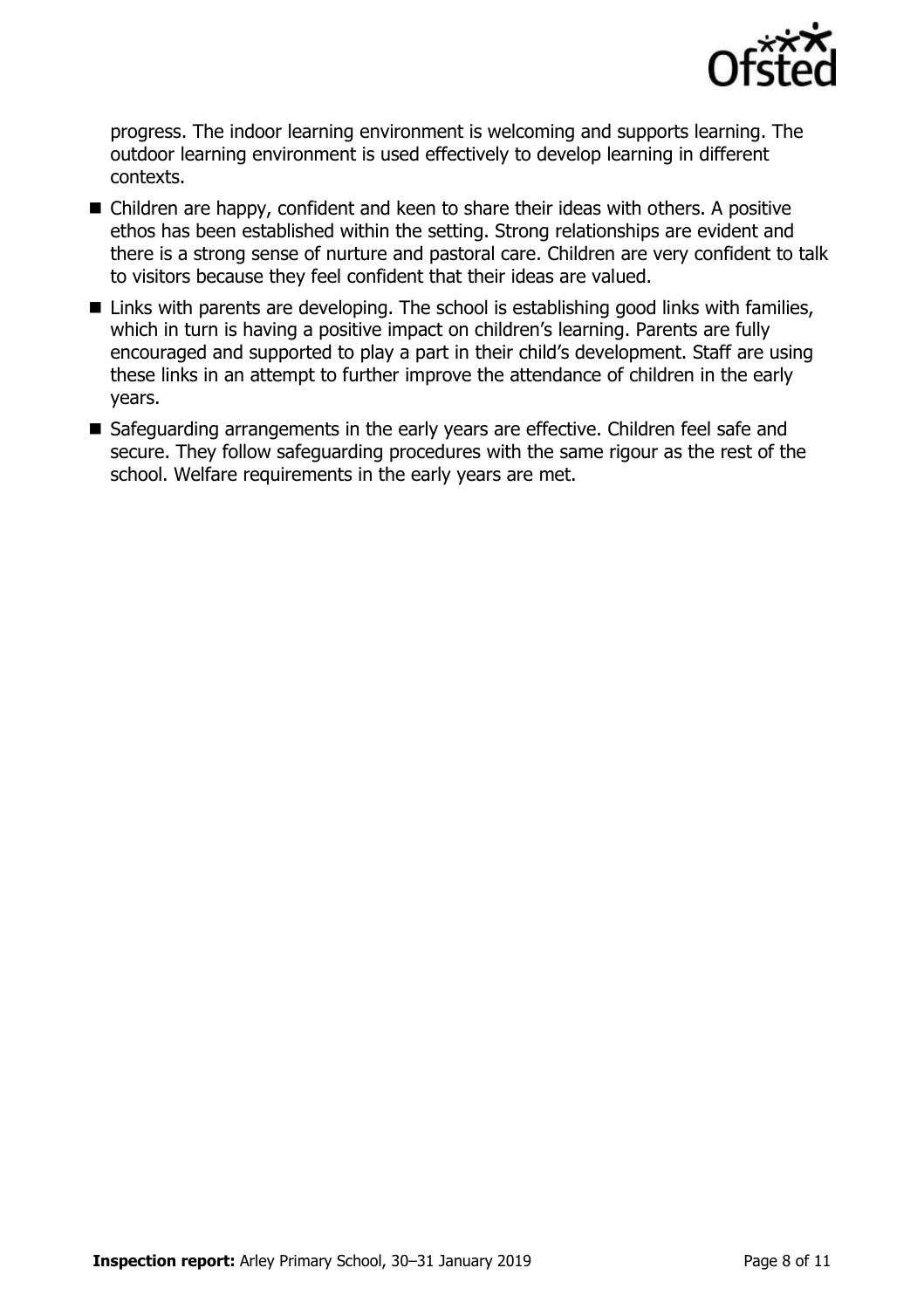

# **School details**

| Unique reference number | 139913       |
|-------------------------|--------------|
| Local authority         | Warwickshire |
| Inspection number       | 10058484     |

This inspection of the school was carried out under section 5 of the Education Act 2005.

| Type of school                      | Primary                      |
|-------------------------------------|------------------------------|
| School category                     | Community                    |
| Age range of pupils                 | 3 to 11                      |
| <b>Gender of pupils</b>             | Mixed                        |
| Number of pupils on the school roll | 220                          |
| Appropriate authority               | The governing body           |
| Chair                               | Emma Hunt                    |
| <b>Headteacher</b>                  | <b>Brigitte Letts</b>        |
| Telephone number                    | 01676 540347                 |
| Website                             | www.arleyprimaryschool.co.uk |
| <b>Email address</b>                | admin2012@welearn365.com     |
| Date of previous inspection         | 27-28 September 2016         |

### **Information about this school**

- Arley Primary is a smaller-than-average primary school.
- The school has a Nursery providing morning places.
- Pupils are predominantly from a White British background.
- The proportion of disadvantaged pupils supported by the pupil premium is average.
- The proportion of pupils who speak English as an additional language is below the national average.
- The proportion of pupils with SEND is above the national average. The proportion of pupils who have an education, health and care plan is below average.
- The school has a breakfast club and an after-school club. This provision is not managed by the governing body.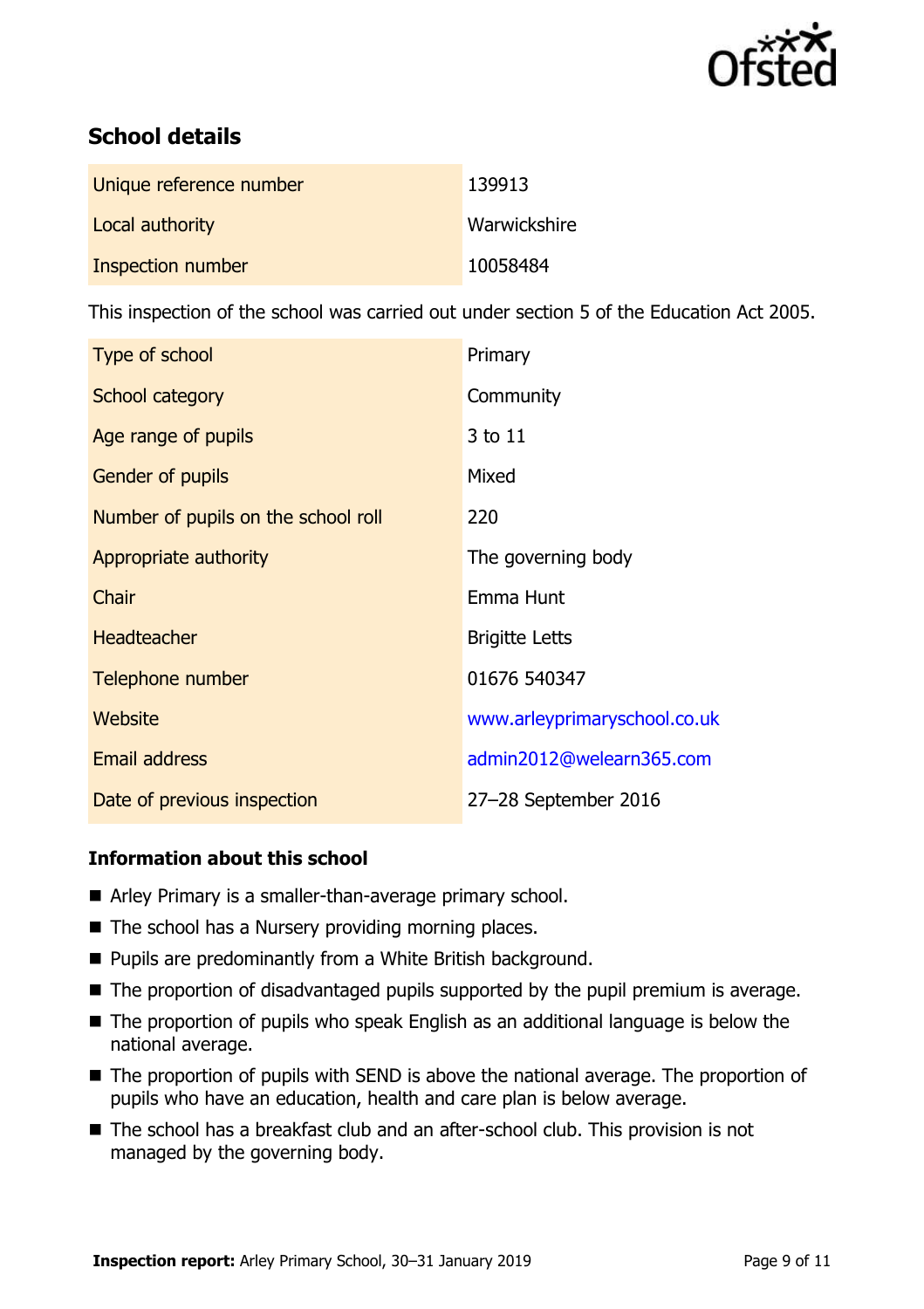

# **Information about this inspection**

- The inspectors held meetings with the headteacher and other key leaders. The lead inspector spoke with six members of the governing body, including the chair. The lead inspector met with a representative from the local authority.
- The inspectors made visits to classrooms on both days of the inspection. Some of these visits were with the headteacher and other senior leaders.
- The inspectors scrutinised a wide selection of pupils' books from different subjects. This was carried out during visits to classrooms and in a formal book scrutiny of pupils' books.
- The inspectors spoke to pupils formally and informally. Two separate groups of pupils each met with an inspector to discuss a range of issues. Another group of pupils accompanied an inspector on a walk around the school. A number of pupils read to an inspector. The inspectors observed behaviour in classrooms, in corridors, in the hall at lunchtime and outside on the playground.
- One inspector attended an assembly.
- One inspector talked to parents before school. The lead inspector also considered the 68 responses to Ofsted's online questionnaire, Parent View.
- $\blacksquare$  The lead inspector considered the 11 responses to the staff questionnaire.
- Various school documents were scrutinised, including the school's self-evaluation, the rapid action plan, records of monitoring and governing body minutes. Information about pupils' progress, behaviour, attendance and safety was also analysed and discussed with a number of leaders.
- Documents relating to safeguarding were checked and the lead inspector looked at published information on the school website.

### **Inspection team**

Wayne Simner, lead inspector **Constant Constant Constant** Ofsted Inspector **Sarah Ashley Construction Construction Construction Construction Construction Construction Construction Construction Construction Construction Construction Construction Construction Construction Construction Construction**